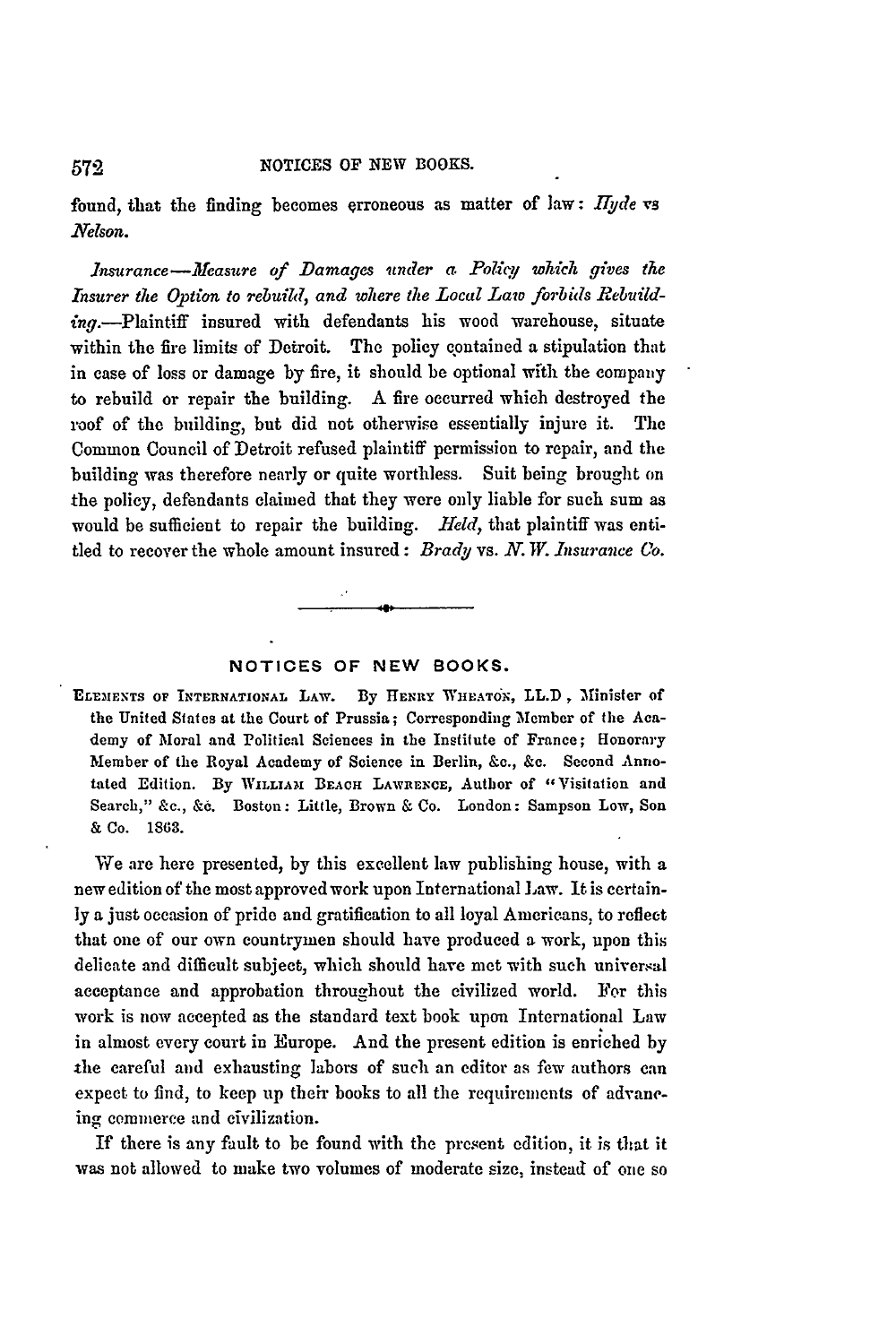,overcrowded and out of proportion, comprising nearly twelve hundred pages. But this is a fault which most purchasers will excuse, on account of the lessened price, and its present proportions will convince all of the necessity of making two volumes of the next edition.

The chapters in this work which will attract most attention at this particular juncture in American affairs, those upon the Rights of War as between Enemies, and the Rights of **War** as to Neutrals, have received the special attention of the editor, and contain extensive additions from approved and authoritative writers upon these subjects, ancient and modern, and much historical information of great value. Indeed, this work is now so crowded with information, indispensable to every general reader, and especially to every general scholar, that they cannot afford to be without it. We had intended to give some extracts from the work, and especially from the recent additions by the editor, in regard to the questiobs of such paramount interest at the present time, but it would occupy too much space, and we are sure our readers will avail themselves of the opportunity thus, presented to examine for themselves those legal and constitutional questions so vital to the Republic, and which must, in the common course of events, so soon come to a final and authoritative determination by the American people, and in regard to whose judicious and peaceable solution the legal profession have, and in the nature of things must have, such an awful responsibility. We desire to avoid all appearance of alarm or agitation, but we must say, that any man who views the present crisis in American affairs with indifference, or without painful concern and apprehension, must either be very wise or very  $\blacksquare$  **I. F.** R.

**REPORTS OF CASES ARGUED AND DETERMINED IN THE SUPREME JUDICIAL COURT OF M1ASSACHUSETTS. By CHArLES ALLEN.** Vol. IV. **Boston:** Little, **Brown & Co. 1863.**

We have so recently spoken of the general character of Massachusetts Reports, and of those of Mr. Allen in particular, that we have nothing to add. The present volume contains a full average of interesting and important questions, and the general appearance of the volume for accuracy and neatness in the preparation of the matter, as well as in the **pub**lication, is creditable both to the reporter and the publishers.

The case of Child *v.* The City of Boston, in regard to the liability of the defendants for damages accruing to private persons, by the construe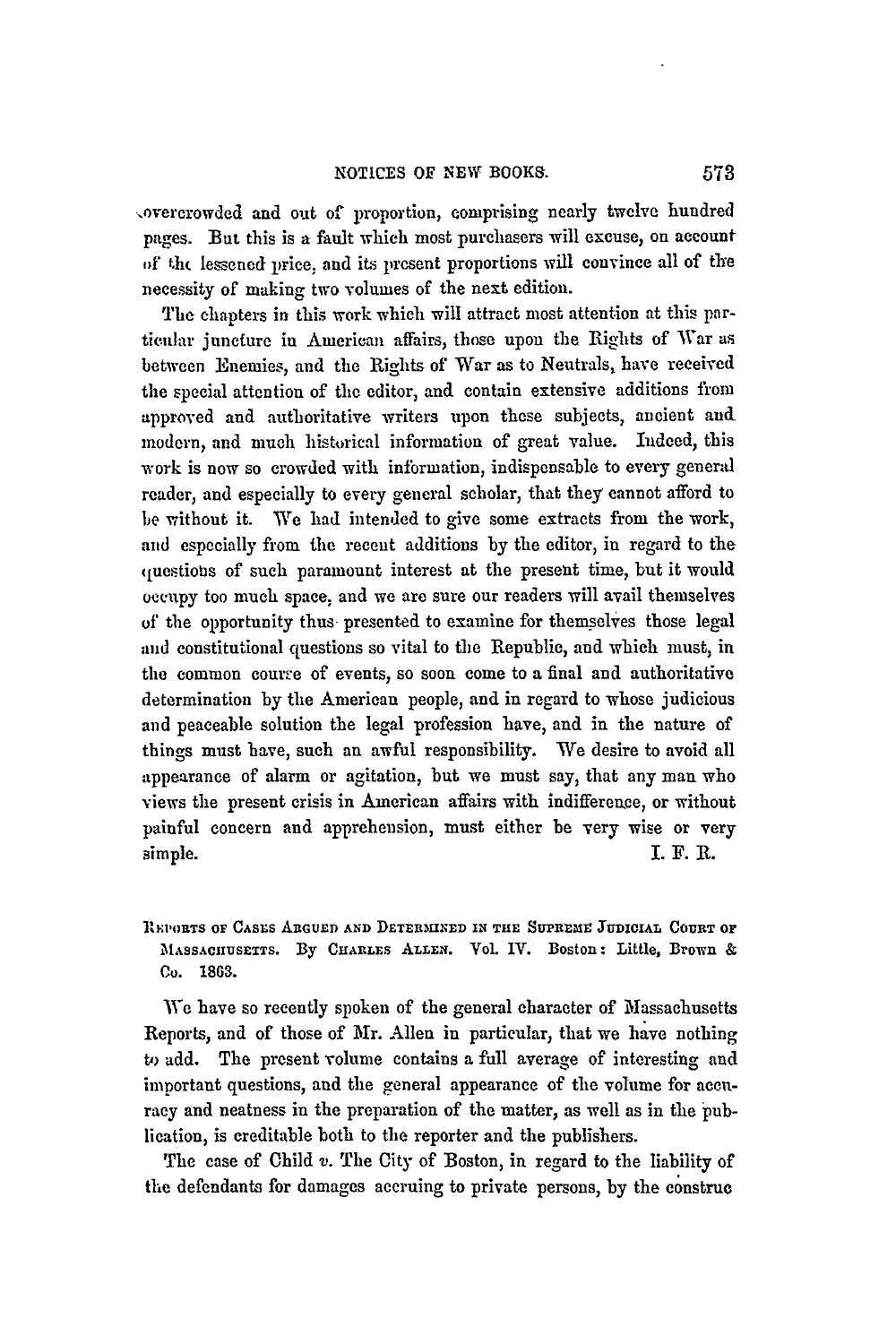tion, or want of repair, in the common sewers of the city, is one **of** very considerable interest, and the questions involved are examined with thoroughness and ability.

In the case of Dean *v.* The American Mutual Insurance Company, the much-discussed question of the effect of death **by** suicide in cases of life insurance, where the assured was partially insane, and the policy contained the usual exception, "where the assured shall die **by** his own hand," is very carefully and learnedly examined **by** the court and counsel. The subject of fire insurance is very extensively and carefully examined in Hardy *vs.* Union M. F. Ins. Co.

In Wright *vs.* Malden and Melrose Railroad Company, the question of the degree of care and diligence to be required of a child of tender years in escaping peril to which he is exposed through the negligence of the defendants, concurring with that of the parents or guardian of the child, is very carefully examined, and the rule laid down in Lynch *vs.* Nurdin, 12 B. R. **29,** rejected, notwithstanding its adoption in many of the American States. The same question is further considered in Munn *vs.* Reed, where a child was bitten.by a dog. The rule adopted in these cases, and in the State of New York, visits upon the child, in denying him a recovery, any want of care and prudence on the part of his guardians, in not keeping him out of danger. We prefer the English rule of allowing the child to recover for any injury which is the *direct* result of the defendant's negligence, notwithstanding any *remote* fault on the part of the parent or guardian. We believe this rule will finally prevail as to all cases of negligence which is the direct result of the fault of the defend**ant,** although remotely produced, perhaps, **by** the fault of the plaintiff in needlessly exposing himself to peril. That is true in almost every case. There is, *in fact,* some fault on both sides, but juries refuse to find that fact, when their common-sense instincts make them feel that the law is making a wrong and an absurd use of it. The better way is to qualify the rule, and reduce it within the limits of common sense, **by** admitting the proper distinction between the negligence which is the *proximate* cause of the injury, and that which is only the *remote* cause. The tendency of the later English cases, and of many of the American cases, is in that direction.

The case of Dekon vs. Foster presents a very interesting question, and one of some practical importance-the right of the Courts of Equity to enjoin a citizen within the state where insolvent laws obtain, and where his debtor is domiciled and has' gone into insolvency, from going out of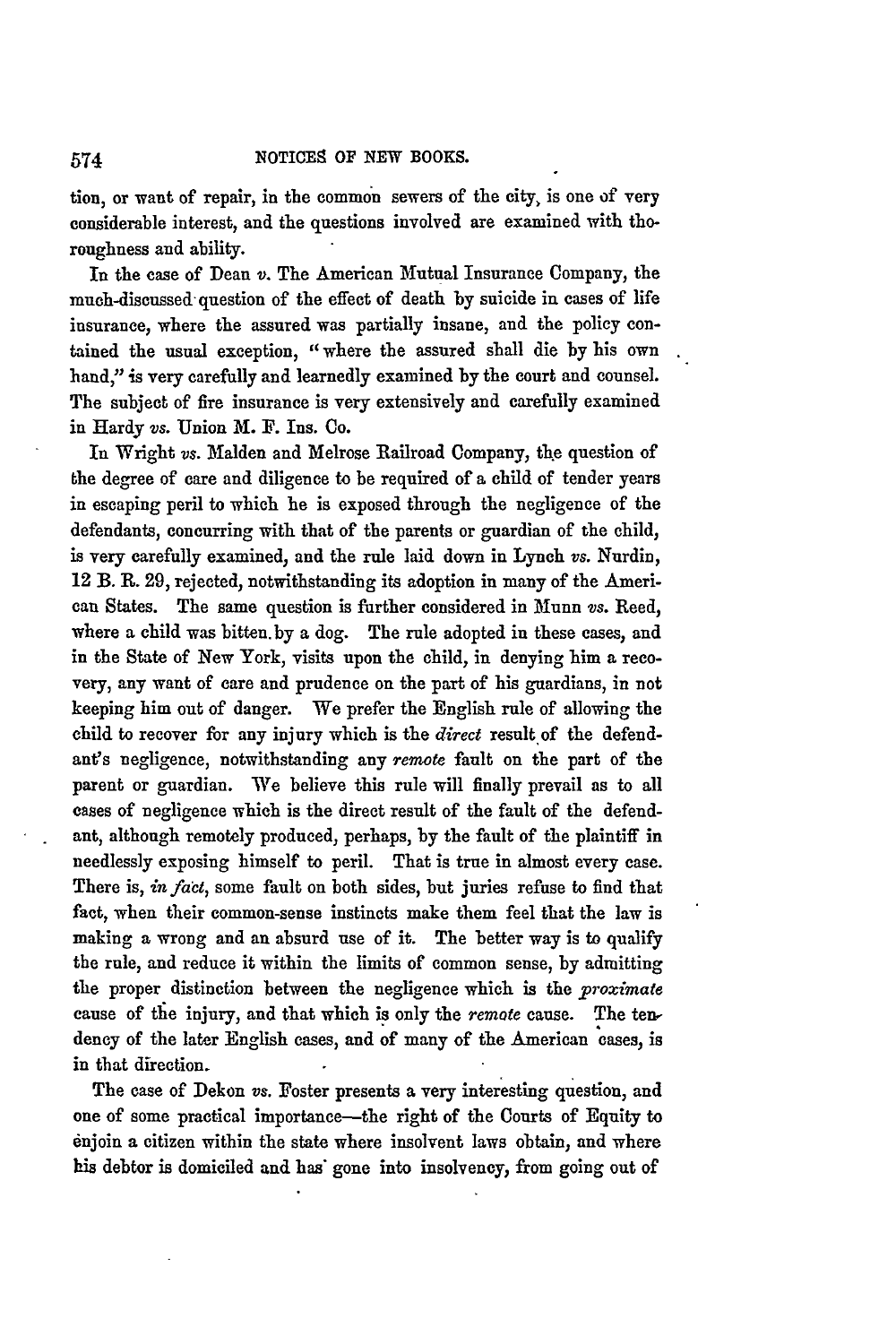the state and attaching the property of his debtor, and, by pursuing it to execution there, prevent the assignees from obtaining it to distribute ratably among all the creditors. The court here held that the creditor, under such circumstances, was liable to be enjoined from so applying property out of the state exclusively upon his own debt. There is certainly a degree of moral justice in such a decision. We have not examined it with sufficient care to be able to determine how far it may be consistent with the ordinary powers of Courts of Equity. **I. F. R.** 

A COPYRIGHT **MANUAL;** Designed for Men of Business, Authors, Scholars, and Members of the Legal Profession. Prepared **by** WILLIAM W. ELLSWORTH, late Judge of the Supreme Court of Errors in Connecticut. Boston: Oliver Ellsworth. 1862.

We owe the author and publisher of this excellent manual an apology for not sooner having noticed it. It consists of about fifty pages in all, and contains everything which business men or lawyers would desire to have upon the subject for ordinary use, and is got up in a very natural, plain, and simple style. It is unambitious and unpretentious, like its excellent author, the worthy son of a worthy sire, whose names and fame are identified with the history of one of the oldest and best states in our Union, as well as with that of the Union itself. The fact that the days of such honest-hearted disinterestedness and truthful earnestness and ability as made, and will make, the name of Ellsworth a.national and world-wide renown, in all time, past or future, have now measurably passed away; and that the best of men now labor more for pay than from patriotism, will make those venerable names, which graced the better days of the Republic, doubly dear to the patriot and the Christian, who feels that there is an aim above mere personal aggrandizement, and a reward which only the unselfish and the pure in heart can justly claim.

I. F. R.

REPORTS OF CASES ARGUED AND DETERMINED IN THE SUPERIOR COURT OF THE CITY or **EW YoR.** B, **y** JOSEPH **S.** ]OSWORTH, LL.D., Chief Justice of the Court. Vol. **7.** Albany: W. **C.** Little, Bookseller. **1863.**

The series of Reports of the decisions of this Court comprise two voiumes by Hall, five by Sandford, six by Duer, and seven by Bosworth. These twenty volumes contain many able and well-reasoned cases, decided